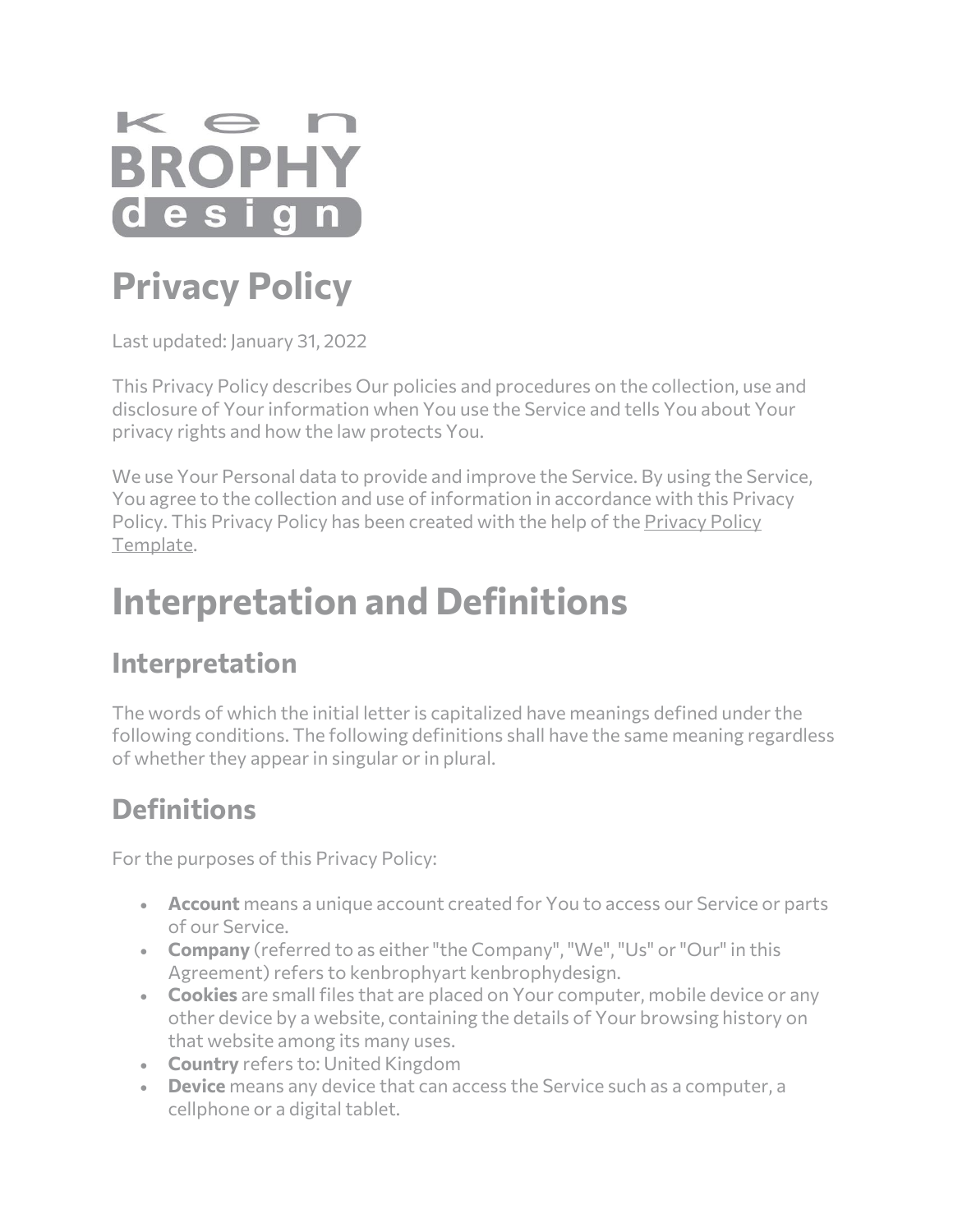- **Personal Data** is any information that relates to an identified or identifiable individual.
- **Service** refers to the Website.
- **Service Provider** means any natural or legal person who processes the data on behalf of the Company. It refers to third-party companies or individuals employed by the Company to facilitate the Service, to provide the Service on behalf of the Company, to perform services related to the Service or to assist the Company in analyzing how the Service is used.
- **Usage Data** refers to data collected automatically, either generated by the use of the Service or from the Service infrastructure itself (for example, the duration of a page visit).
- **Website** refers to https://www.kenbrophyart.com, https://www.kenbrophydesign.co.uk
- **You** means the individual accessing or using the Service, or the company, or other legal entity on behalf of which such individual is accessing or using the Service, as applicable.

# **Collecting and Using Your Personal Data**

## **Types of Data Collected**

### **Personal Data**

While using Our Service, We may ask You to provide Us with certain personally identifiable information that can be used to contact or identify You. Personally identifiable information may include, but is not limited to:

- Email address
- Usage Data

### **Usage Data**

Usage Data is collected automatically when using the Service.

Usage Data may include information such as Your Device's Internet Protocol address (e.g. IP address), browser type, browser version, the pages of our Service that You visit, the time and date of Your visit, the time spent on those pages, unique device identifiers and other diagnostic data.

When You access the Service by or through a mobile device, We may collect certain information automatically, including, but not limited to, the type of mobile device You use, Your mobile device unique ID, the IP address of Your mobile device, Your mobile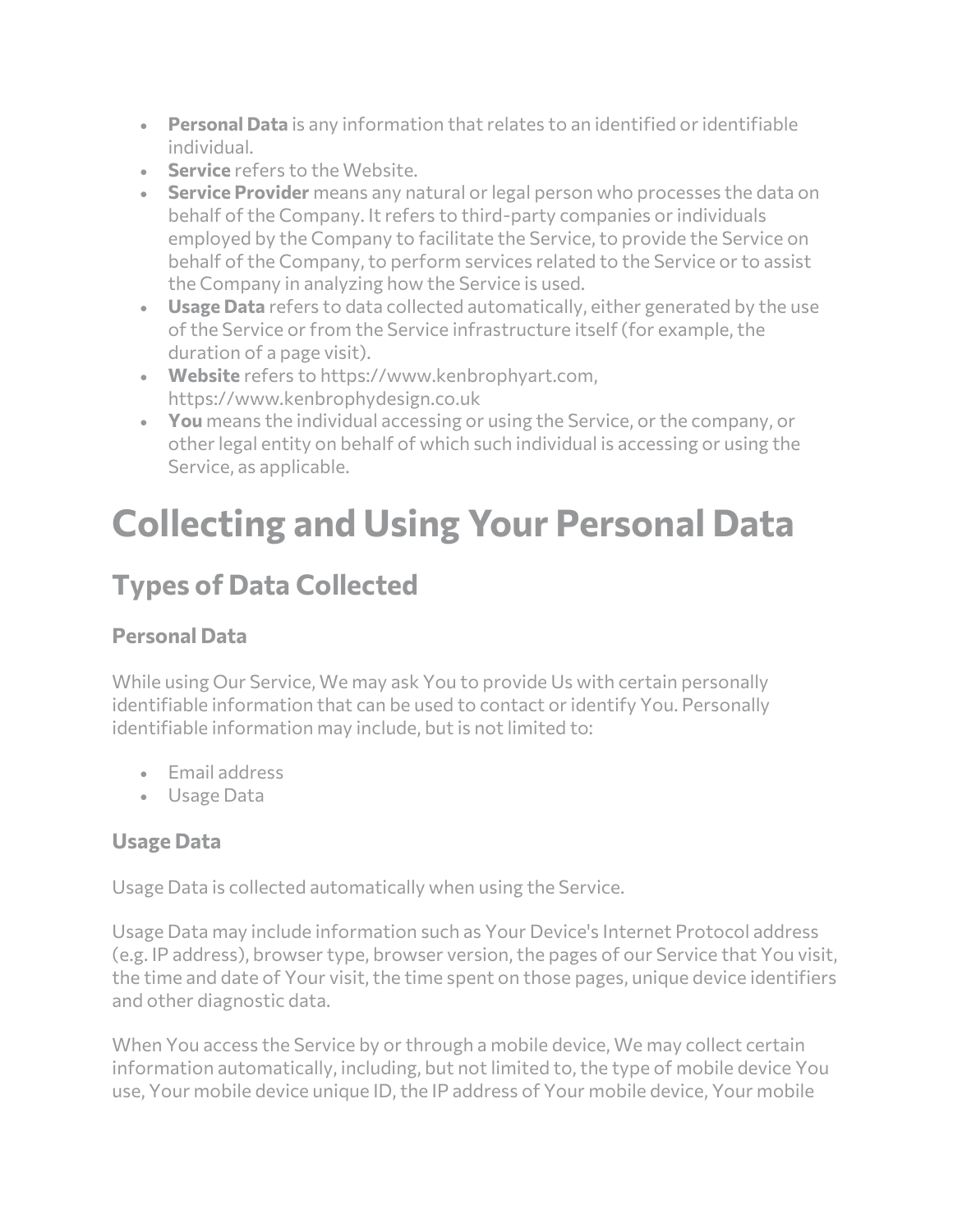operating system, the type of mobile Internet browser You use, unique device identifiers and other diagnostic data.

We may also collect information that Your browser sends whenever You visit our Service or when You access the Service by or through a mobile device.

### **Tracking Technologies and Cookies**

We use Cookies and similar tracking technologies to track the activity on Our Service and store certain information. Tracking technologies used are beacons, tags, and scripts to collect and track information and to improve and analyze Our Service. The technologies We use may include:

- **Cookies or Browser Cookies.** A cookie is a small file placed on Your Device. You can instruct Your browser to refuse all Cookies or to indicate when a Cookie is being sent. However, if You do not accept Cookies, You may not be able to use some parts of our Service. Unless you have adjusted Your browser setting so that it will refuse Cookies, our Service may use Cookies.
- **Flash Cookies.** Certain features of our Service may use local stored objects (or Flash Cookies) to collect and store information about Your preferences or Your activity on our Service. Flash Cookies are not managed by the same browser settings as those used for Browser Cookies. For more information on how You can delete Flash Cookies, please read "Where can I change the settings for disabling, or deleting local shared objects?" available at [https://helpx.adobe.com/flash-player/kb/disable-local-shared-objects](https://helpx.adobe.com/flash-player/kb/disable-local-shared-objects-flash.html#main_Where_can_I_change_the_settings_for_disabling__or_deleting_local_shared_objects_)flash.html#main\_Where\_can\_I\_change\_the\_settings\_for\_disabling\_or\_deleting\_I\_ [ocal\\_shared\\_objects\\_](https://helpx.adobe.com/flash-player/kb/disable-local-shared-objects-flash.html#main_Where_can_I_change_the_settings_for_disabling__or_deleting_local_shared_objects_)
- **Web Beacons.** Certain sections of our Service and our emails may contain small electronic files known as web beacons (also referred to as clear gifs, pixel tags, and single-pixel gifs) that permit the Company, for example, to count users who have visited those pages or opened an email and for other related website statistics (for example, recording the popularity of a certain section and verifying system and server integrity).

Cookies can be "Persistent" or "Session" Cookies. Persistent Cookies remain on Your personal computer or mobile device when You go offline, while Session Cookies are deleted as soon as You close Your web browser. Learn more about cookies[: Use of](https://www.freeprivacypolicy.com/blog/sample-privacy-policy-template/#Use_Of_Cookies_And_Tracking)  [Cookies by Free Privacy Policy.](https://www.freeprivacypolicy.com/blog/sample-privacy-policy-template/#Use_Of_Cookies_And_Tracking)

We use both Session and Persistent Cookies for the purposes set out below:

#### **Necessary / Essential Cookies**

Type: Session Cookies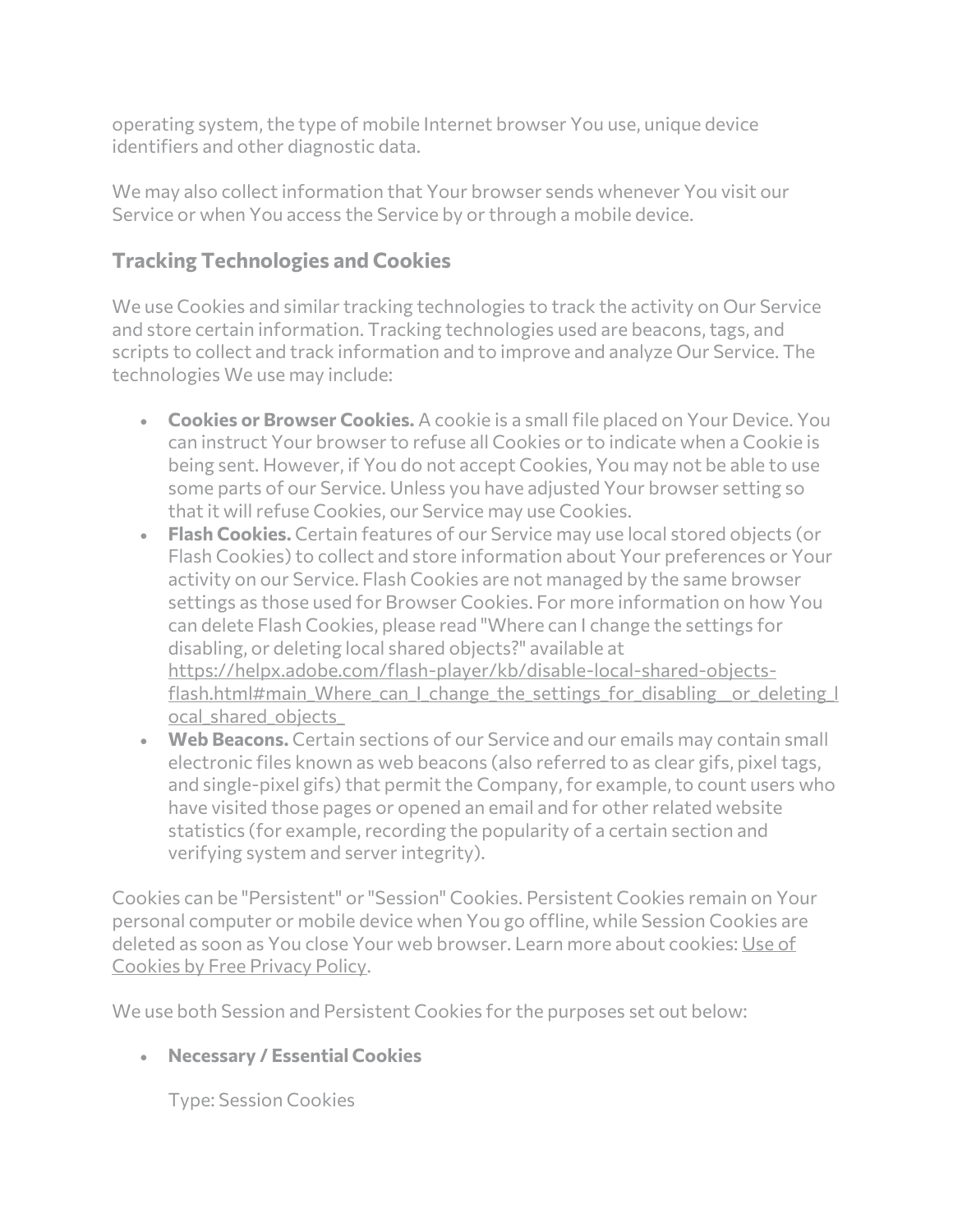Administered by: Us

Purpose: These Cookies are essential to provide You with services available through the Website and to enable You to use some of its features. They help to authenticate users and prevent fraudulent use of user accounts. Without these Cookies, the services that You have asked for cannot be provided, and We only use these Cookies to provide You with those services.

#### **Cookies Policy / Notice Acceptance Cookies**

Type: Persistent Cookies

Administered by: Us

Purpose: These Cookies identify if users have accepted the use of cookies on the Website.

#### **Functionality Cookies**

Type: Persistent Cookies

Administered by: Us

Purpose: These Cookies allow us to remember choices You make when You use the Website, such as remembering your login details or language preference. The purpose of these Cookies is to provide You with a more personal experience and to avoid You having to re-enter your preferences every time You use the Website.

For more information about the cookies we use and your choices regarding cookies, please visit our Cookies Policy or the Cookies section of our Privacy Policy.

### **Use of Your Personal Data**

The Company may use Personal Data for the following purposes:

- **To provide and maintain our Service**, including to monitor the usage of our Service.
- **To manage Your Account:** to manage Your registration as a user of the Service. The Personal Data You provide can give You access to different functionalities of the Service that are available to You as a registered user.
- **For the performance of a contract:** the development, compliance and undertaking of the purchase contract for the products, items or services You have purchased or of any other contract with Us through the Service.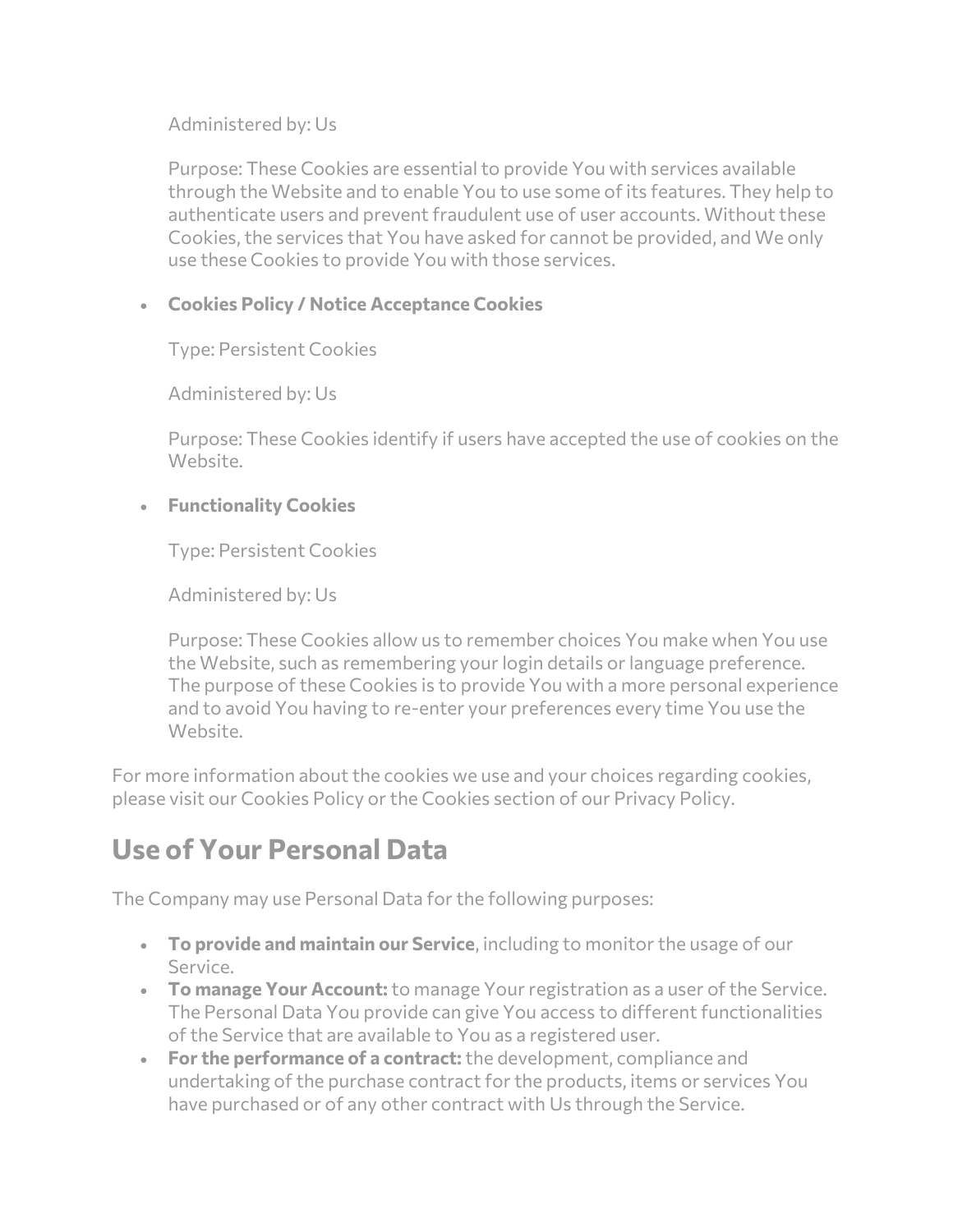- **To contact You:** To contact You by email, telephone calls, SMS, or other equivalent forms of electronic communication, such as a mobile application's push notifications regarding updates or informative communications related to the functionalities, products or contracted services, including the security updates, when necessary or reasonable for their implementation.
- **To provide You** with news, special offers and general information about other goods, services and events which we offer that are similar to those that you have already purchased or enquired about unless You have opted not to receive such information.
- **To manage Your requests:** To attend and manage Your requests to Us.
- **For business transfers:** We may use Your information to evaluate or conduct a merger, divestiture, restructuring, reorganization, dissolution, or other sale or transfer of some or all of Our assets, whether as a going concern or as part of bankruptcy, liquidation, or similar proceeding, in which Personal Data held by Us about our Service users is among the assets transferred.
- **For other purposes**: We may use Your information for other purposes, such as data analysis, identifying usage trends, determining the effectiveness of our promotional campaigns and to evaluate and improve our Service, products, services, marketing and your experience.

We may share Your personal information in the following situations:

- **With Service Providers:** We may share Your personal information with Service Providers to monitor and analyze the use of our Service, to contact You.
- **For business transfers:** We may share or transfer Your personal information in connection with, or during negotiations of, any merger, sale of Company assets, financing, or acquisition of all or a portion of Our business to another company.
- **With Affiliates:** We may share Your information with Our affiliates, in which case we will require those affiliates to honor this Privacy Policy. Affiliates include Our parent company and any other subsidiaries, joint venture partners or other companies that We control or that are under common control with Us.
- **With business partners:** We may share Your information with Our business partners to offer You certain products, services or promotions.
- **With other users:** when You share personal information or otherwise interact in the public areas with other users, such information may be viewed by all users and may be publicly distributed outside.
- **With Your consent**: We may disclose Your personal information for any other purpose with Your consent.

## **Retention of Your Personal Data**

The Company will retain Your Personal Data only for as long as is necessary for the purposes set out in this Privacy Policy. We will retain and use Your Personal Data to the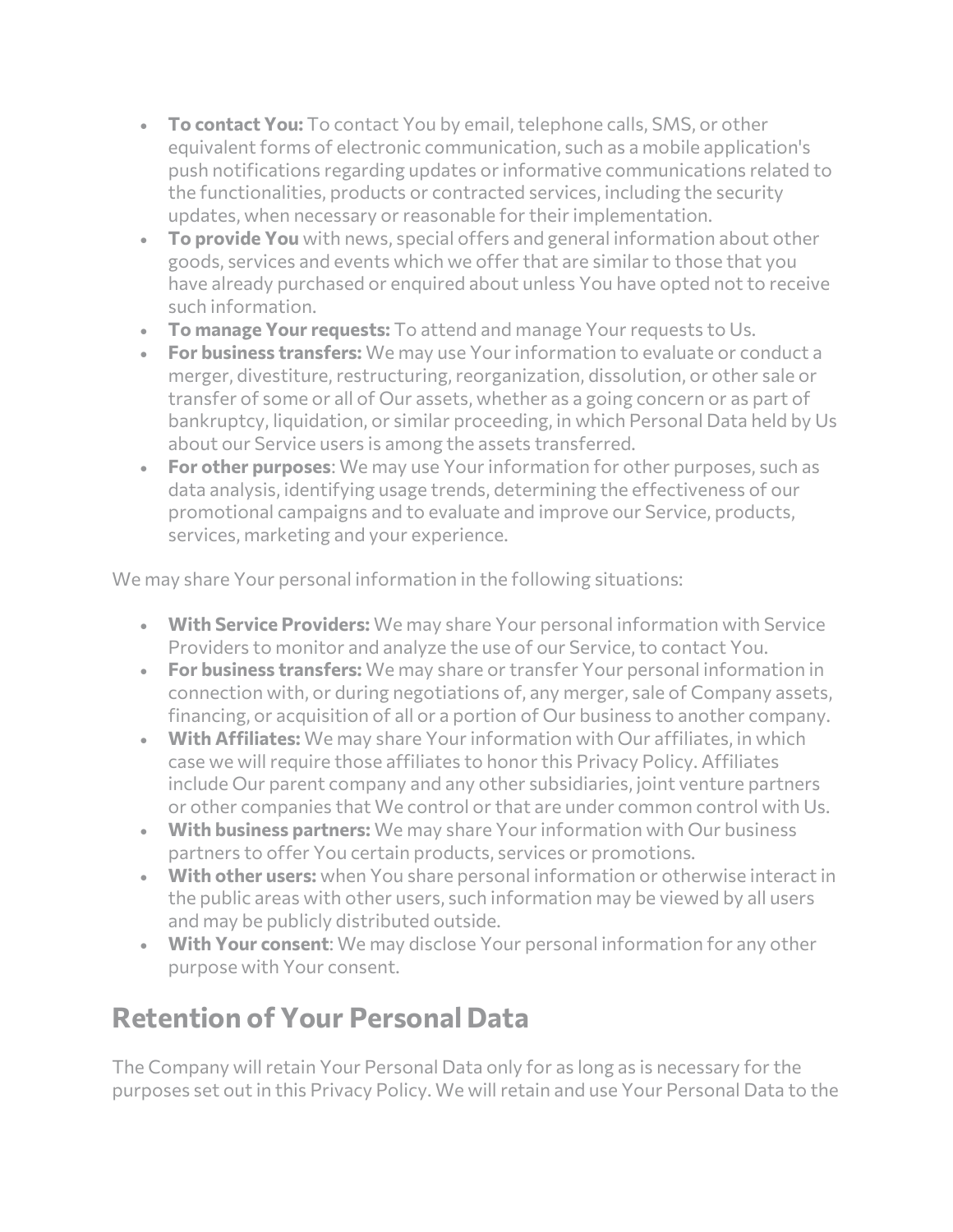extent necessary to comply with our legal obligations (for example, if we are required to retain your data to comply with applicable laws), resolve disputes, and enforce our legal agreements and policies.

The Company will also retain Usage Data for internal analysis purposes. Usage Data is generally retained for a shorter period of time, except when this data is used to strengthen the security or to improve the functionality of Our Service, or We are legally obligated to retain this data for longer time periods.

## **Transfer of Your Personal Data**

Your information, including Personal Data, is processed at the Company's operating offices and in any other places where the parties involved in the processing are located. It means that this information may be transferred to  $\bullet$  and maintained on  $\bullet$ computers located outside of Your state, province, country or other governmental jurisdiction where the data protection laws may differ than those from Your jurisdiction.

Your consent to this Privacy Policy followed by Your submission of such information represents Your agreement to that transfer.

The Company will take all steps reasonably necessary to ensure that Your data is treated securely and in accordance with this Privacy Policy and no transfer of Your Personal Data will take place to an organization or a country unless there are adequate controls in place including the security of Your data and other personal information.

### **Disclosure of Your Personal Data**

### **Business Transactions**

If the Company is involved in a merger, acquisition or asset sale, Your Personal Data may be transferred. We will provide notice before Your Personal Data is transferred and becomes subject to a different Privacy Policy.

### **Law enforcement**

Under certain circumstances, the Company may be required to disclose Your Personal Data if required to do so by law or in response to valid requests by public authorities (e.g. a court or a government agency).

### **Other legal requirements**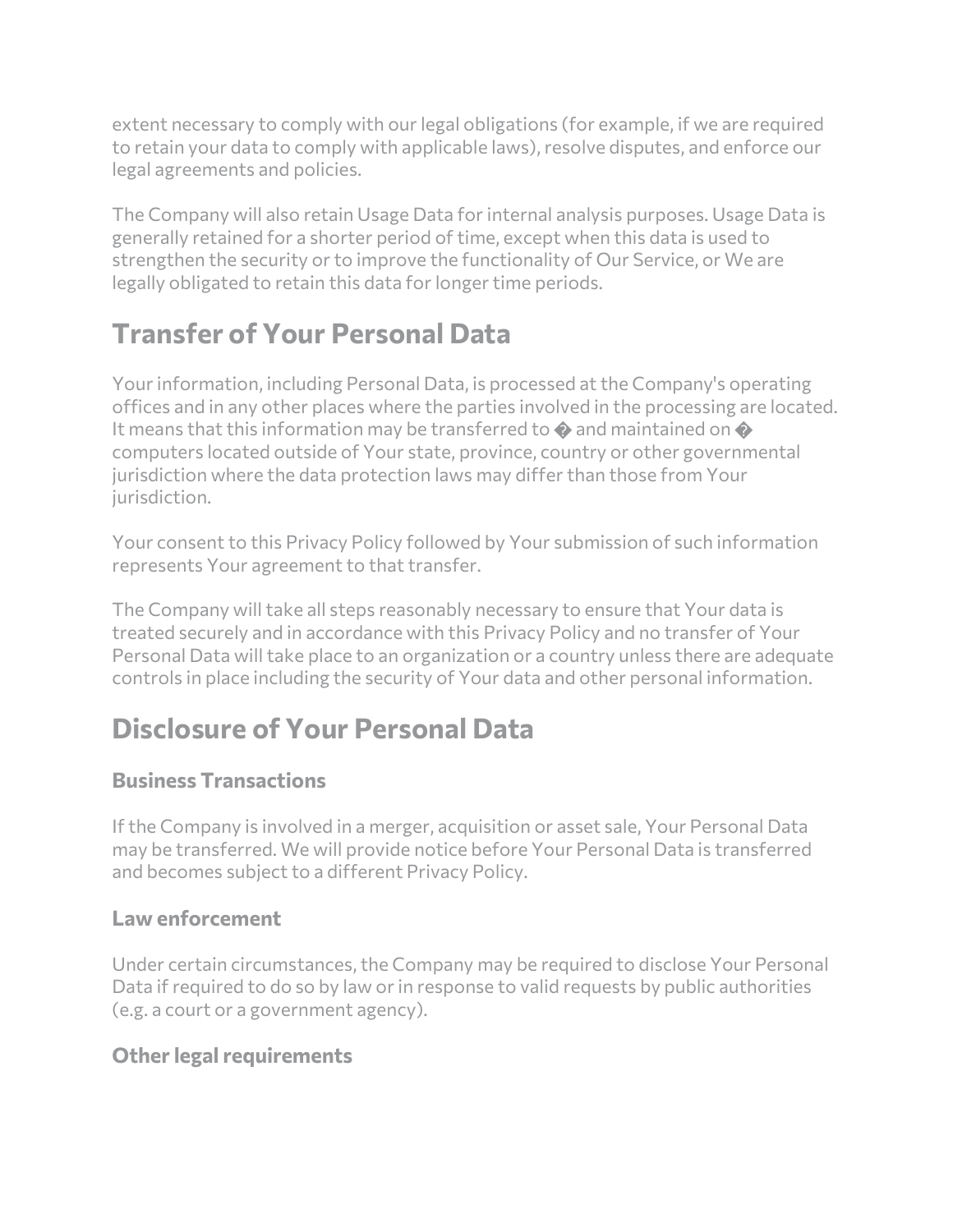The Company may disclose Your Personal Data in the good faith belief that such action is necessary to:

- Comply with a legal obligation
- Protect and defend the rights or property of the Company
- Prevent or investigate possible wrongdoing in connection with the Service
- Protect the personal safety of Users of the Service or the public
- Protect against legal liability

## **Security of Your Personal Data**

The security of Your Personal Data is important to Us, but remember that no method of transmission over the Internet, or method of electronic storage is 100% secure. While We strive to use commercially acceptable means to protect Your Personal Data, We cannot guarantee its absolute security.

# **Children's Privacy**

Our Service does not address anyone under the age of 13. We do not knowingly collect personally identifiable information from anyone under the age of 13. If You are a parent or guardian and You are aware that Your child has provided Us with Personal Data, please contact Us. If We become aware that We have collected Personal Data from anyone under the age of 13 without verification of parental consent, We take steps to remove that information from Our servers.

If We need to rely on consent as a legal basis for processing Your information and Your country requires consent from a parent, We may require Your parent's consent before We collect and use that information.

# **Links to Other Websites**

Our Service may contain links to other websites that are not operated by Us. If You click on a third party link, You will be directed to that third party's site. We strongly advise You to review the Privacy Policy of every site You visit.

We have no control over and assume no responsibility for the content, privacy policies or practices of any third party sites or services.

## **Changes to this Privacy Policy**